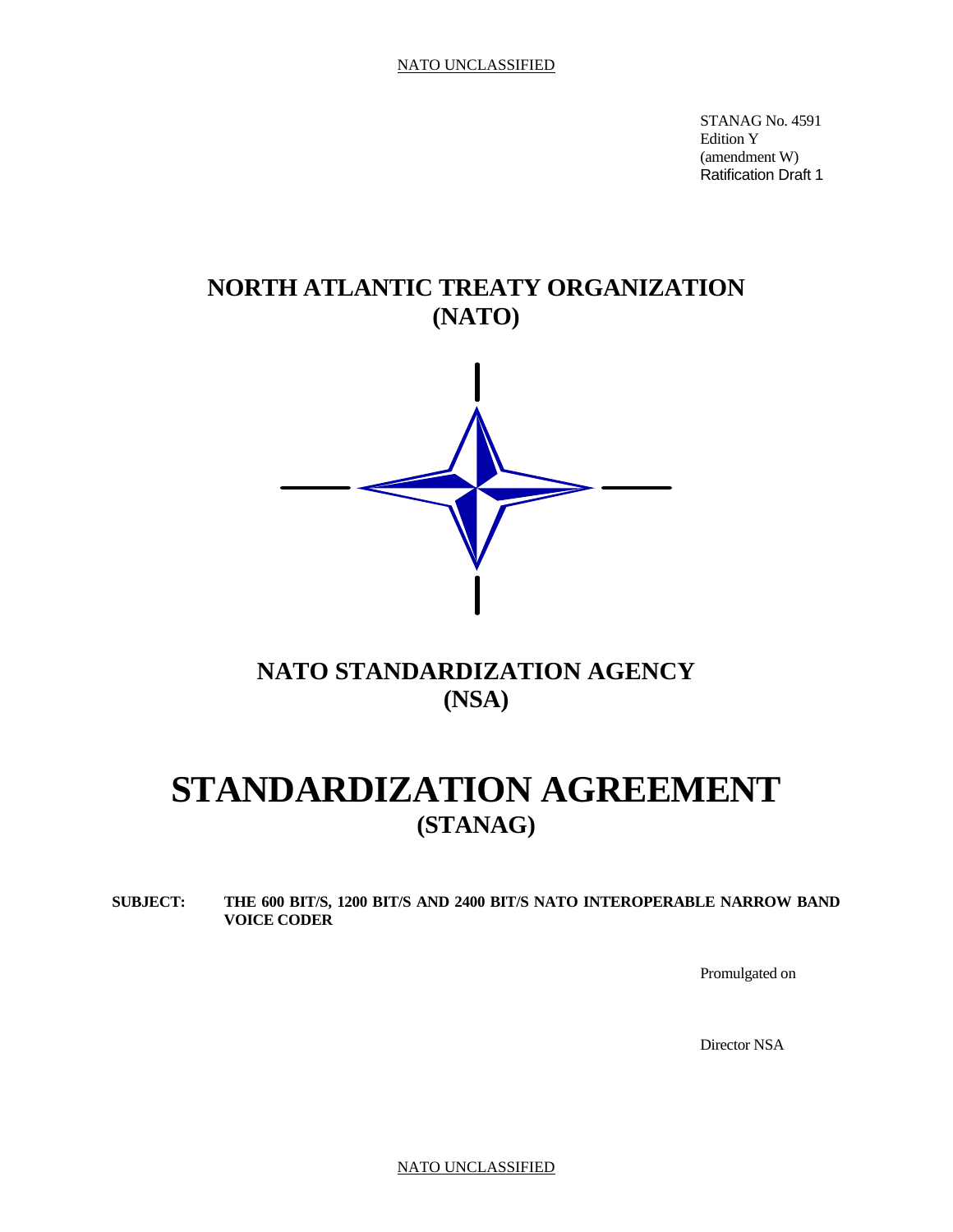STANAG 4591 Ratification Draft 1

**Record of Amendments** 

**Explanatory Notes** 

\_\_\_\_\_\_\_\_\_\_\_\_\_\_\_\_\_\_\_\_\_\_\_\_\_\_\_\_\_\_\_\_\_\_\_\_\_\_\_\_\_\_\_\_\_\_\_\_\_\_\_\_\_\_\_\_\_\_\_\_\_\_\_\_\_\_\_\_\_\_\_\_\_\_\_\_\_\_\_\_\_\_\_\_\_\_\_\_\_\_\_\_\_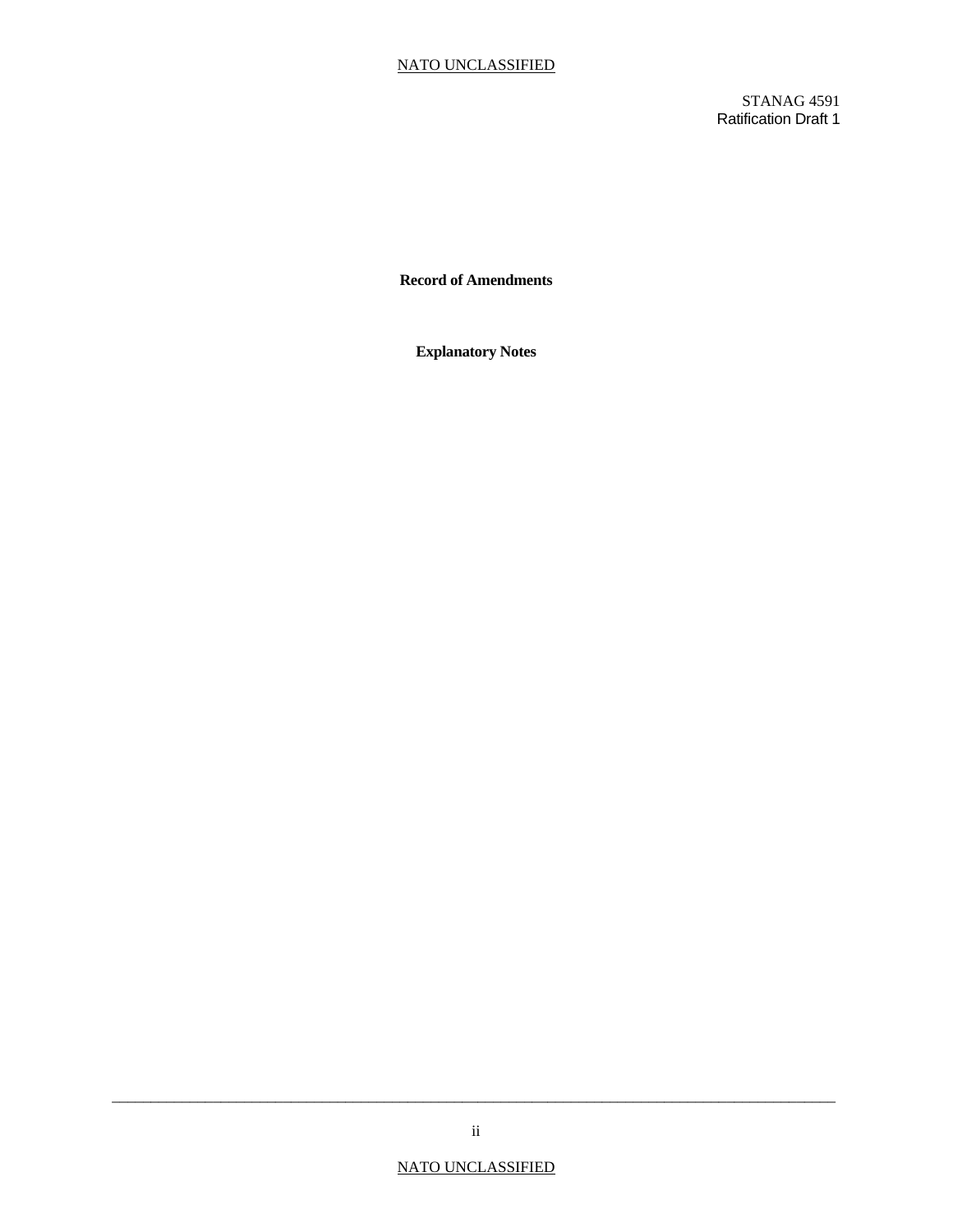STANAG 4591 Ratification Draft 1

**Ratification and Implementation Details** 

NATO UNCLASSIFIED

\_\_\_\_\_\_\_\_\_\_\_\_\_\_\_\_\_\_\_\_\_\_\_\_\_\_\_\_\_\_\_\_\_\_\_\_\_\_\_\_\_\_\_\_\_\_\_\_\_\_\_\_\_\_\_\_\_\_\_\_\_\_\_\_\_\_\_\_\_\_\_\_\_\_\_\_\_\_\_\_\_\_\_\_\_\_\_\_\_\_\_\_\_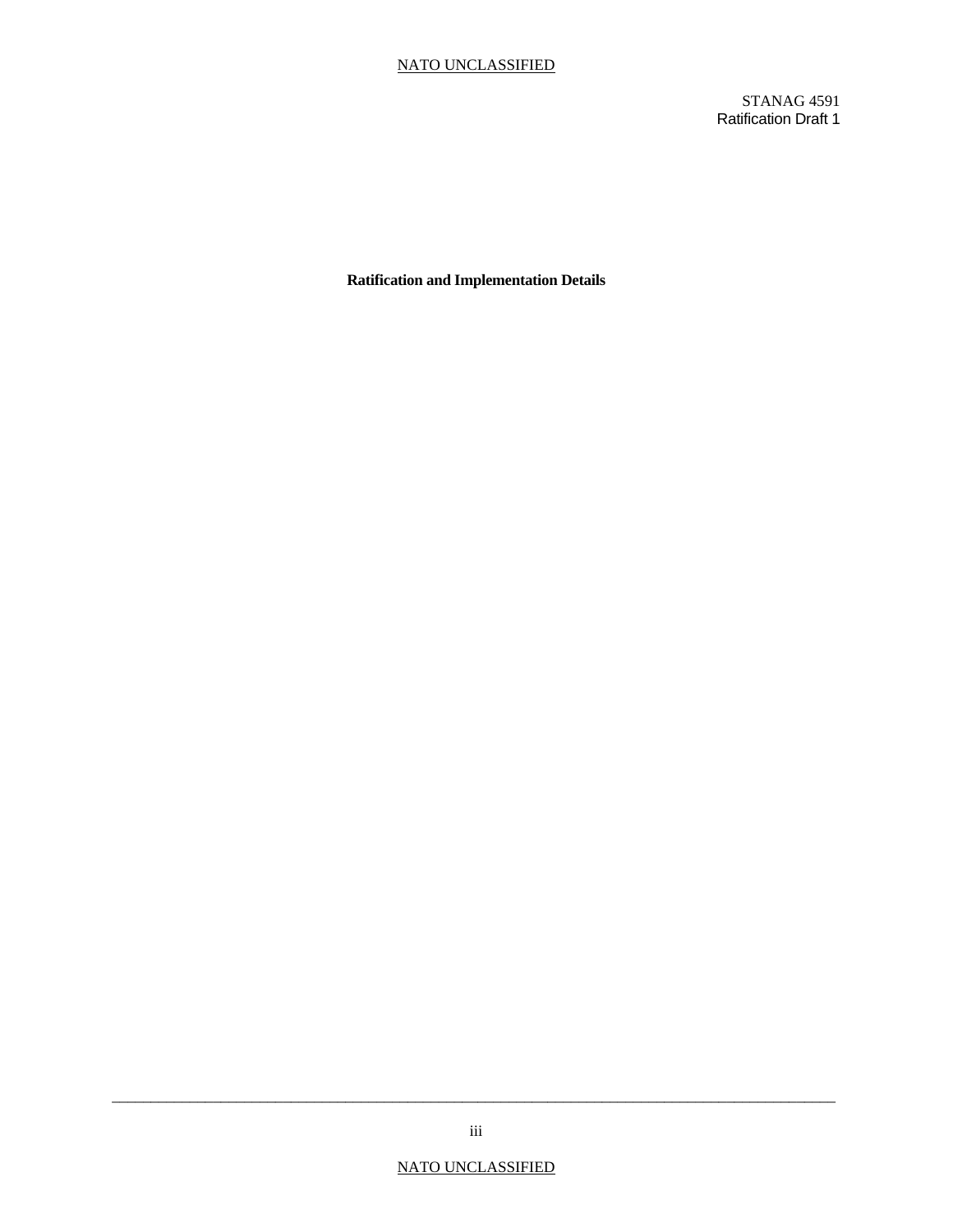STANAG 4591 Ratification Draft 1

**Record of National Reservations and Comments** 

\_\_\_\_\_\_\_\_\_\_\_\_\_\_\_\_\_\_\_\_\_\_\_\_\_\_\_\_\_\_\_\_\_\_\_\_\_\_\_\_\_\_\_\_\_\_\_\_\_\_\_\_\_\_\_\_\_\_\_\_\_\_\_\_\_\_\_\_\_\_\_\_\_\_\_\_\_\_\_\_\_\_\_\_\_\_\_\_\_\_\_\_\_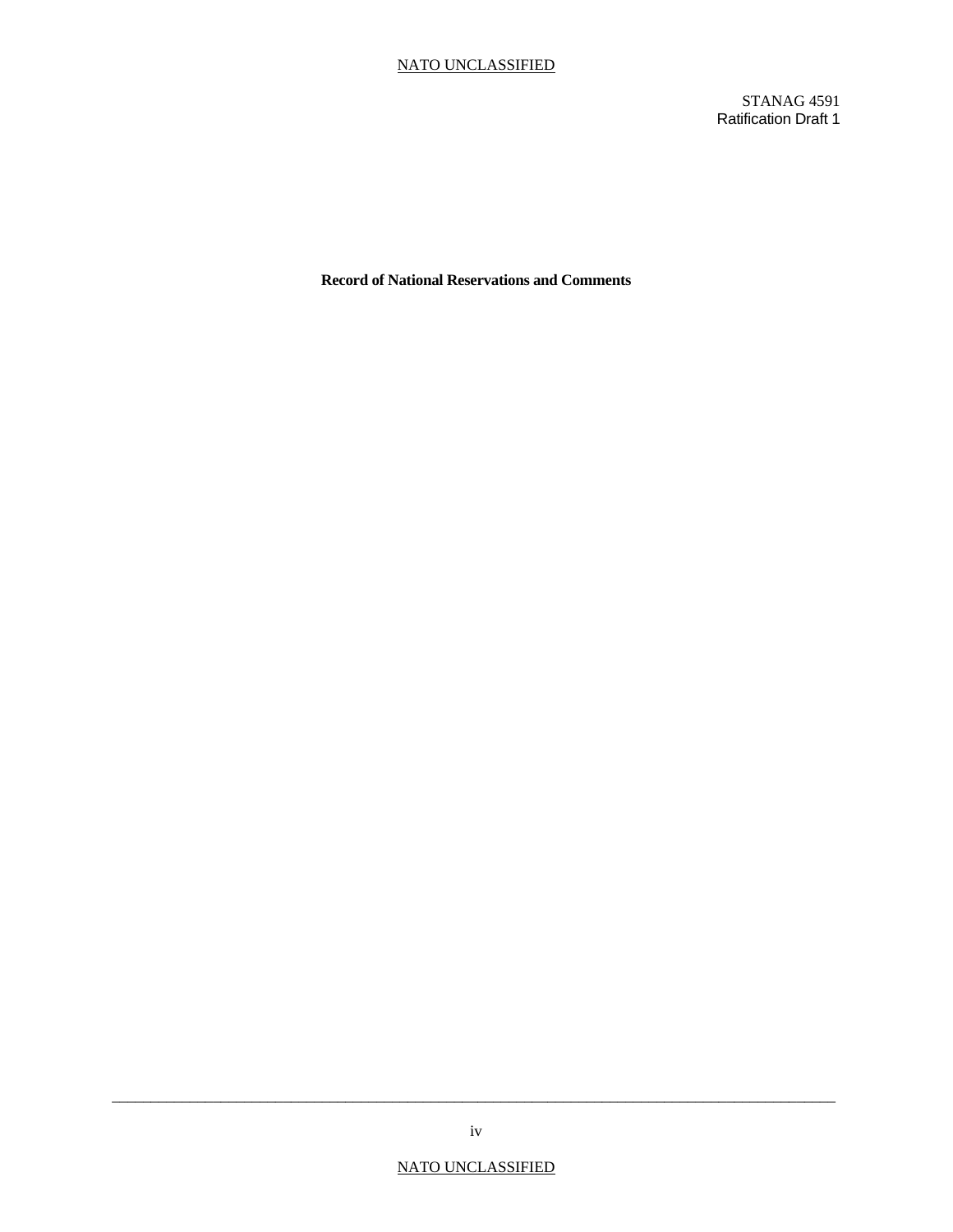#### **Related Documents**

#### **A. NATO Documents**

- STANAG 4198 Parameters and Coding Characteristics That Must Be Common To Assure Interoperability of 2400 bps Linear Predictive Encoded Digital Speech
- STANAG 4209 The NATO Multi-Channel Tactical Digital Gateway -- Standards for Analogue to Digital Conversion of Speech Samples

#### **B. ITU Documents**

See Annex B (Section B.2.2)

#### **C. United States Government Federal Standards**

- FED-STD-1016 Telecommunications: Analog to Digital Conversion of Radio Voice by 4,800 Bit/Second Code Excited Linear Prediction (CELP)
- FED-STD-1037 Glossary of Telecommunications Terms
- FIPSPUB-137 Telecommunications: Analog to Digital Conversion of Voice by 2,400 Bit/Second Linear Predictive Coding

#### **D. United States Government Military Standards**

- MIL-STD-188-113 Interoperability and Performance Standards for Analog-to-Digital Conversion Techniques
- MIL-STD-3005 Analog-To-Digital Conversion of Voice by 2,400 Bit/Second Mixed Excitation Linear Prediction (MELP)

#### **E. Order of precedence**

In the event of a conflict between the text of this standard and the references cited herein, the text of this standard shall take precedence. Nothing in this document, however, supersedes applicable laws and regulations unless a specific exemption has been obtained.

\_\_\_\_\_\_\_\_\_\_\_\_\_\_\_\_\_\_\_\_\_\_\_\_\_\_\_\_\_\_\_\_\_\_\_\_\_\_\_\_\_\_\_\_\_\_\_\_\_\_\_\_\_\_\_\_\_\_\_\_\_\_\_\_\_\_\_\_\_\_\_\_\_\_\_\_\_\_\_\_\_\_\_\_\_\_\_\_\_\_\_\_